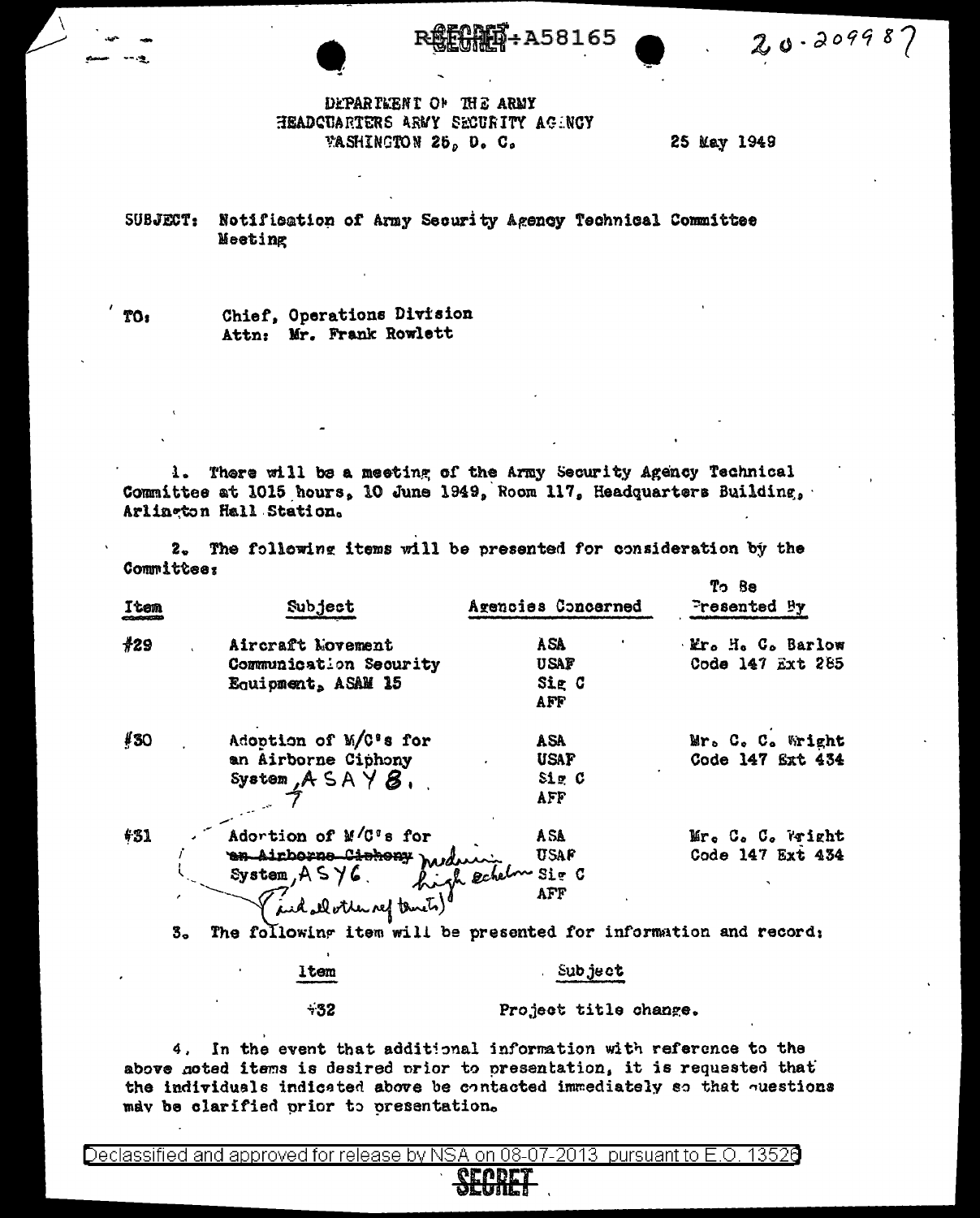# REF ID:A58165 SEGRET

5. In the event that your office is interested in the items mentioned and a representative of your office will not be present, it is requested that the Secretary, Lt. Wac C. Eversole, Code 147 Ext 216 or 459, be advised prior to the date of the meeting of your concurrence in such action as the Committee may take on these items.

 $\overline{z}$ 

John a. Geddes

JOHN A. GEODES Lt. Colonel, Signal Corps Chairman, ASATC

- 4 Incls
	- $1.$ Subcom Rot Item 429
	- 2. Subcom Rot Item #30
	- 3. Subcom Rpt Item #31
	- 4. Memo for Record Item #32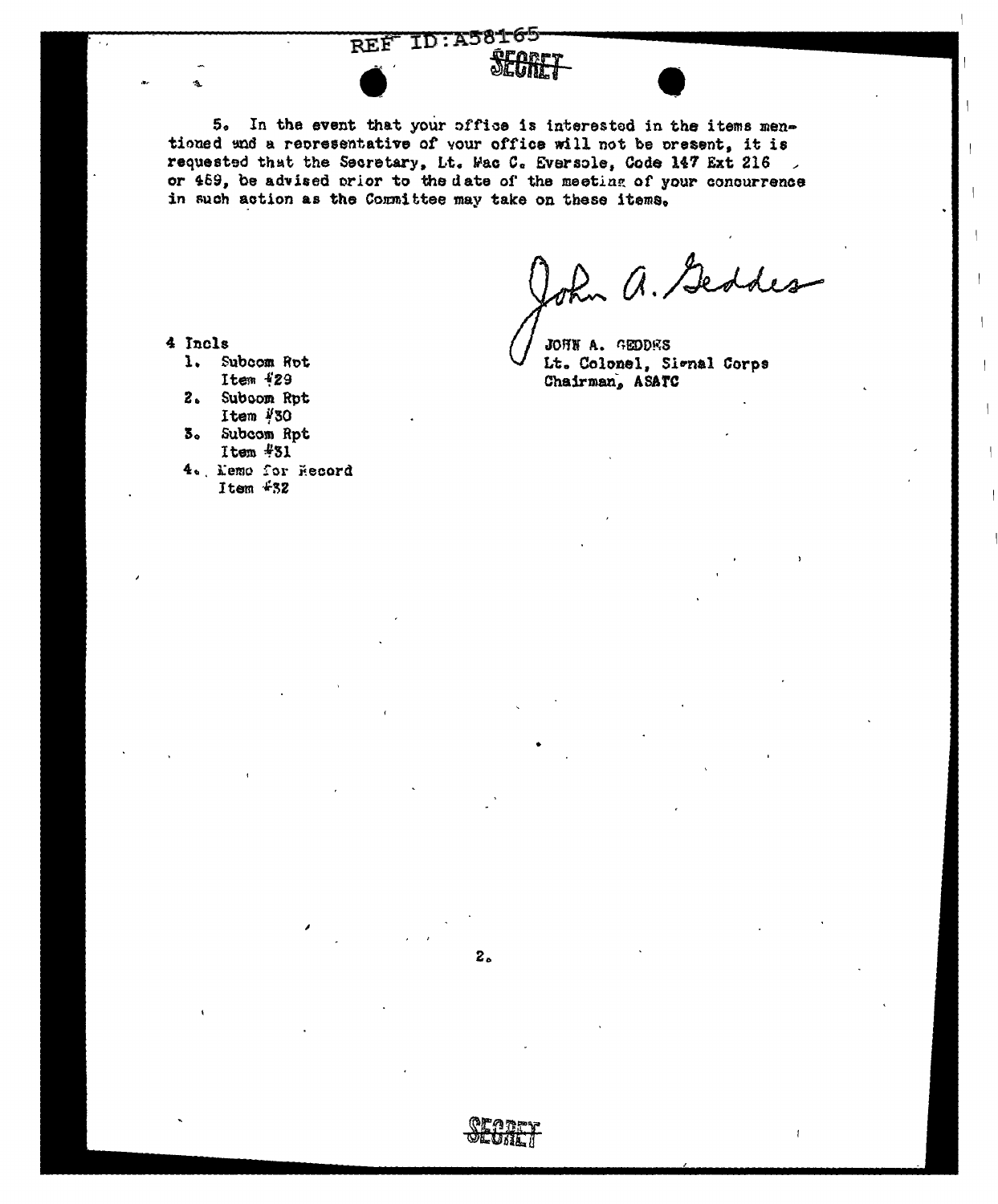

DRAFT COPY

# DEPARTMENT OF THE ARMY HEADQUARTERS ARMY SECURITY AGENCY WASHINGTON 25, D. C.

ITEM NO. 29

SUBC. MELTTEE REPORT FOR THE ARMY SECURITY ACENCY TECHNICAL GONVITTEE SUBJETT: Aircraft Novement Communication Security Equipments, ASAD 13

1. REFERENCES:

Letter to War Department, General Staff, Research and Development Division, from Chief, Research and dugingering Division AC/AS-4, Subject: Willtar Characteristics for Communication Security Equipment, dated 30 September 1946, with Indorsement from Mar Department, General Staff, Research and Development Division, to Chief, Army -ecurity Agency, through the Director of Intelligence.

- 2. DISJUSSION:
	- Agencies concerned: 亀っ
		- (1) Cognizant acency: Army Security Agency

Army Security Agency

U. S. Air Force

kone

- (2) Directing arency:
- (3) Requesting agency:
- (4) Participating agency:
- $(5)$  Coordinating agency: SigC, AFF, USAF
- (6) Other probable interested agencies: U. S. Navy
- $\mathbf{b}_{\mathbf{a}}$ **Purpose:**

There is a militury requirement for a compact crypto-equipment, the operational characteristics of which will permit encipherment and decipherment of messages, particularly aircraft movement messages, faster than with equipment now available.

c. Descrictions

The ASAM 15 will be an on-line awhohronized telet pe encipher-<br>ment-decipherment equipment, with the automatic and imperceptible insertion of random text between messages.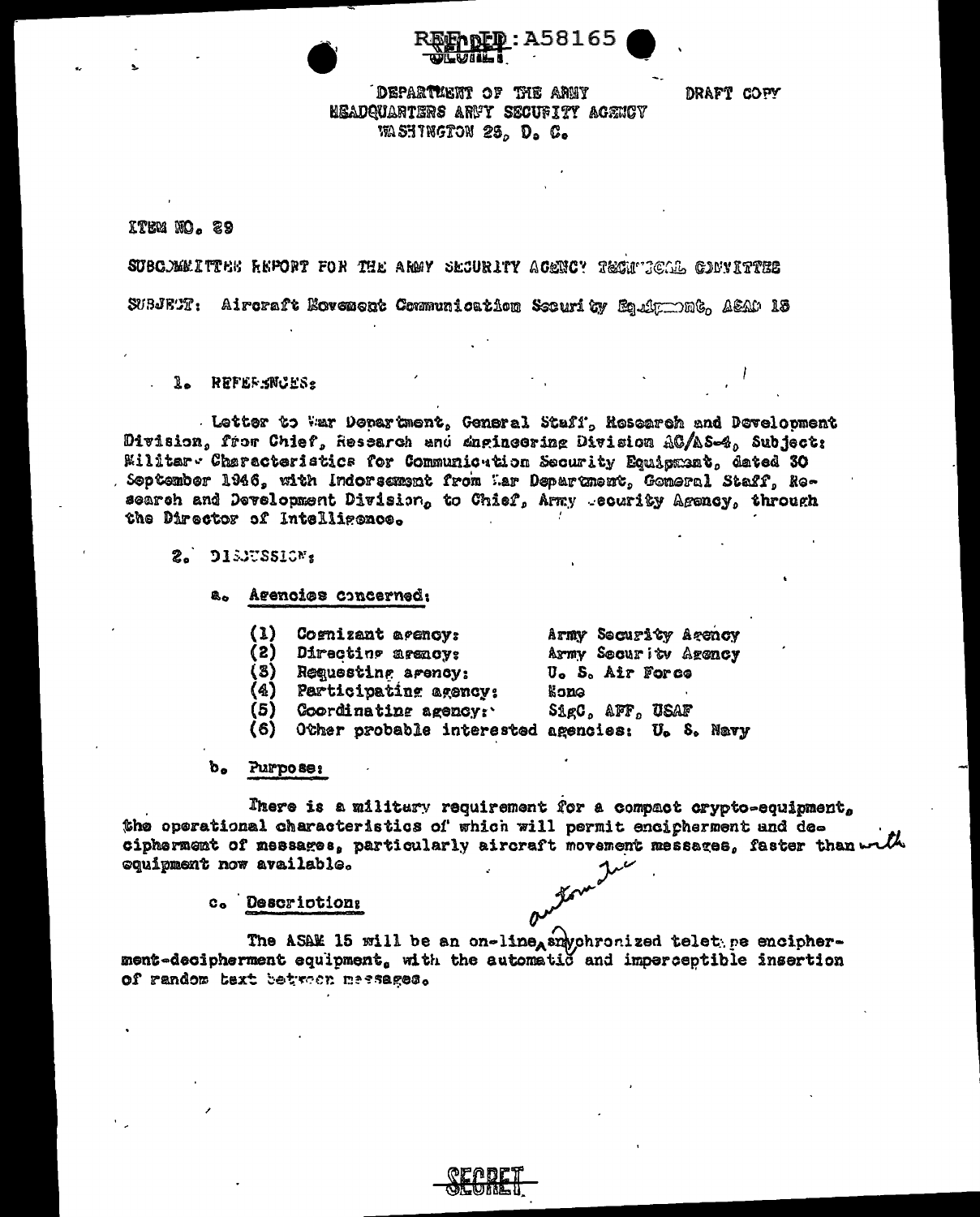Related Material: None. d.

e. Development History and Status:

Research and study has been accomplished under DA Broject No. 1-29-40-001, "Preliminary Development of Cipher Rachine Components."

**AFARET**A58165

f. Proposed Development:

 $\mathbf{u}$ It is proposed to develop ten (10) service test models for tost by the USAF.

(2) The estimated total cost is one million five hundred thousand dollars  $(\frac{6}{5}1,500,000,00)$ . FY 50 - \$300,000, FY 51 - \$500,000, FY 52  $\sim$  \$700,000.

alyear 1950 (3) It is anticipated that development will be initiated 1949 and user tests completed <del>1 Jea 1963</del>. during fin cal year 1950.

> Security Classifications ድል

The equipment while under development will be classified SECRET. Crypto clearance will be required by the contractor for development of the crypto-components,

3. RECONFENDATIONS:

a. Adoption of military characteristics for the ASAN 15 as shown in Exhibit "A".

b. Establishment of Department of the Army Project  $#1=29=41=007$ Aircraft Movement-Communication-Security-Squipment, ASAM 15.

c. Assignment of a 1-pepriority to Project #1-29-41-007 which is justified by the concepts of par 3a, SR 705-20-1.

d. Project  $#1-29-41-007$  be classified SECRET.

Classification of the ASAM 15 as Development Type.  $\mathbf{e}_{\mathbf{a}}$ 

 ${\bf r}_{\rm o}$ The RDB Master plan Technical Objective of Project #1-29-41-007 to be  $10-5.$ 

4. EXHIBITS:

Exhibit "A", Proposed Military Characteristics for ASAM 15.

 $2<sub>o</sub>$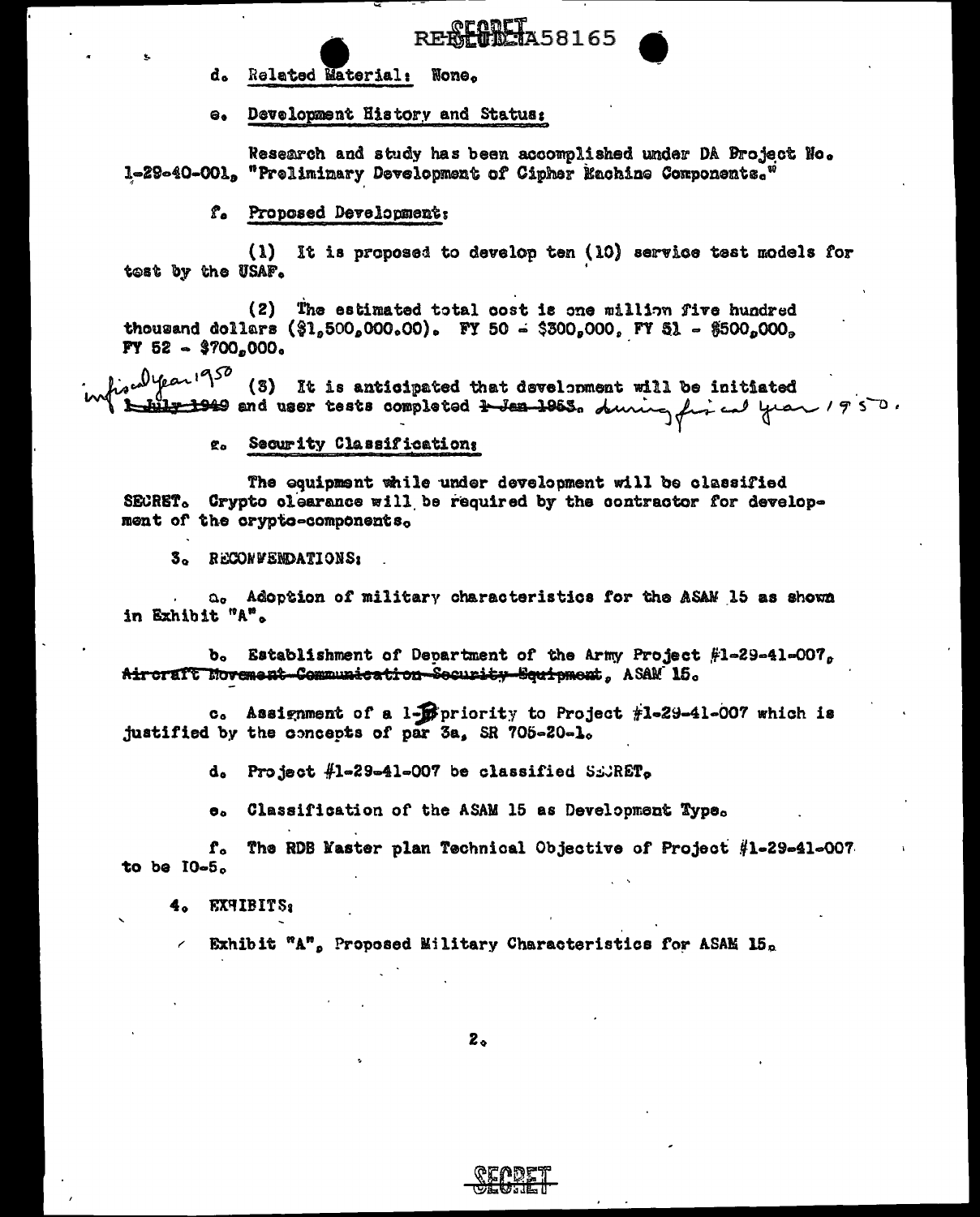

Coordination was accomplished with the following agencies:

| Aronov.                   | Recresentative and Title                                                    |
|---------------------------|-----------------------------------------------------------------------------|
| Department of the Army    | Lt. Col. G. H. Fletcher<br>Office, Chief Signal Officer                     |
| Department of the Army    | Colonel Edwin R. Petzing<br>Office, Chief Signal Officer                    |
| Department of the Army    | Colonel Dana G. McBride<br>Army Field Forces, Development Section           |
| Department of the Army    | Lt. Gol. Stuart S. Hoff<br>Army Field Forces, Signal Section                |
| Salted trates Air Force\$ | Major John E. Morrison, $\sqrt{\mathcal{R}}$ .<br>Dimension Communications. |

58165

HOWARD C. BARLOW Chairman, Cryptographic Subcommittee, ASATC

1 Incl Exhibit "A"

 $3^{\circ}$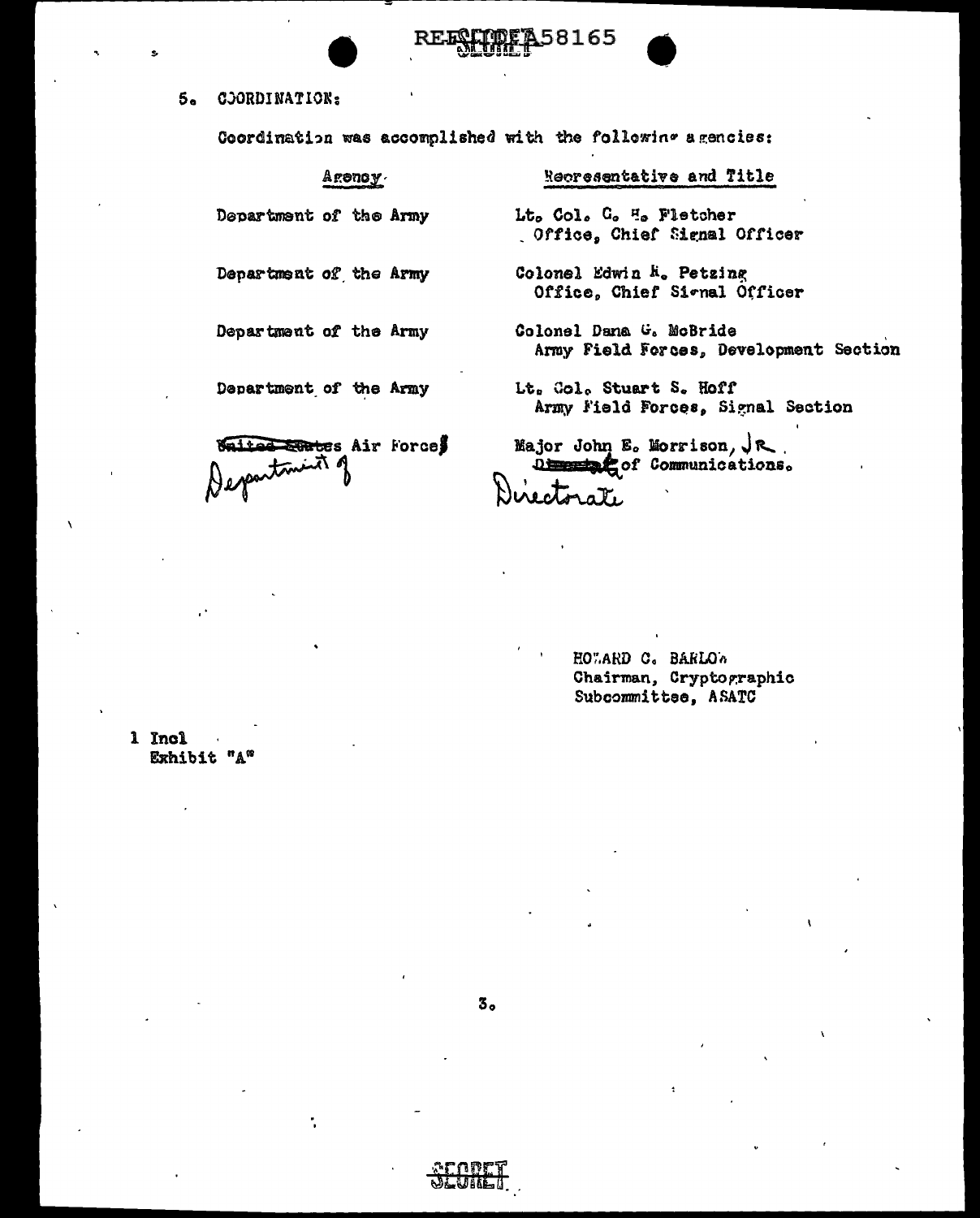



|                                      |                            | Prepared by Cryctographic Subcom.<br>ASATC |
|--------------------------------------|----------------------------|--------------------------------------------|
|                                      | Date                       | <b>February 1949</b><br>28                 |
|                                      | Approved by ASATC<br>Date  |                                            |
|                                      | Submitted by- USAF<br>Date | $\overrightarrow{y}$                       |
| EXHIBIT "A"                          |                            |                                            |
| KILITARY CHARAJTERISTICS FOR ASAM 15 |                            |                                            |
| I = GENERAL INFORMATION              |                            | was proposed                               |
|                                      |                            |                                            |

#### l. Objective

a. There is a military requirement for a compact crypto-equipment, the operational characteristics of which will permit encipherment and decipherment of messages, particularly aircraft movement messages faster than equipment nos available.

b. The movement of all point=to-point aircraft traffic must be reported in a timely and adequate manner to permit communication with aircraft during flight and servicing upon arrival, to make possible the prompt identification of aireraft passimg through zones and to inform headquarters concerning flight ргостева.

c. A similar requirement exists for handling other than aircraft movement communications.

#### 2. Proposed Service Employment

This equipment may be utilized in all echelons. ۵,

This equipment will be utilized in mobile and fixed installations. b.

This equipment will be utilized on-line with wire/radio teletype  $\boldsymbol{\mathsf{o}}$  . communication gystems.

d. The associated systems shall operate "start-stop" at speeds of sixty (60) and one hundred (100) words per minute.

II - OPERATIONAL CHARACTERISTICS

#### $\mathbf{1}_{\bullet}$ Security

The security shall be Grade  $I_{\infty}$ 8.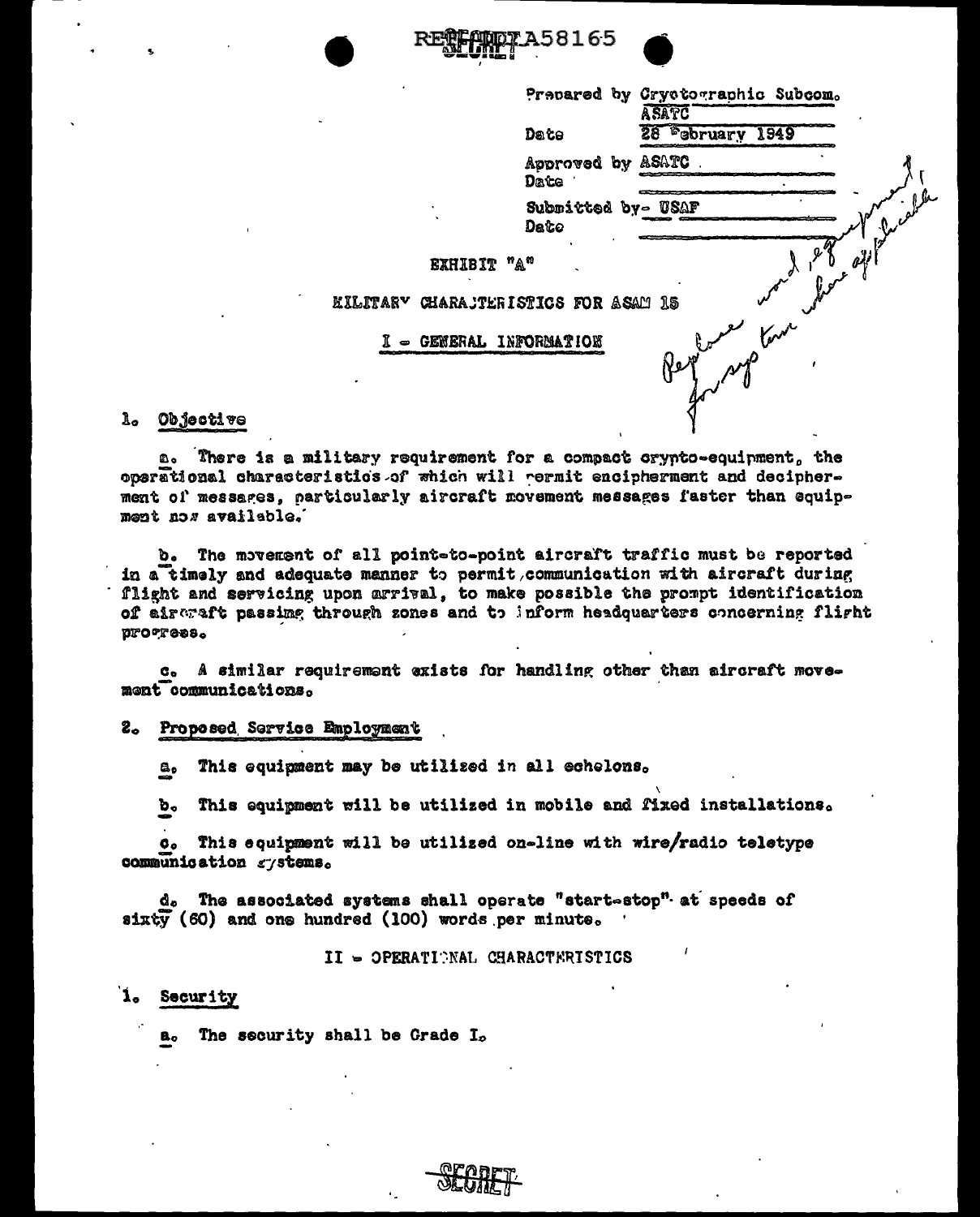REF INTERNET165

Time limits of the cryptoperiod shall be twenty-four (24) hours. b.

c. Time period in which security of intelligence is assured shall be unlimited.

 $d_o$  The number of stations in a cryptonst shall normally be two  $(2)$ . It shall be possible to establish multiple receiving stations when required.

e. The maximum number of transmissions and/or word aroups transmitted in a cryptonet within a cryptoperiod shall be limited to one hundred (200) words per minute for a twenty-four (24) hour perici- Approximately eight hundred thousand (800,000) word groups.

#### 2. Functional requirements

a. The enciphered signal produced \$F accepted shall be a do, neutral, "start-stop", teletype signal, twenty (20) or sixty (60) milliamperes. Line current shall be supplied for only the local loop.

b. This equipment shall be capable of transmitting by wire/radio teletype automatic on-line communications.

The equipment shall operate over one (1) duplex teletype channel.  $\mathbf{C_0}$ 

Ä.

- d. Types of data to be transmitted:
	- $\Omega$ The equipment shall accept perforated teletype tape.
	- The clear text output shall be a dc, neutral, "start-stop",  $(2)$ teletype signal acceptable by standard teletype receiving equipment of appropriate speed.

The speed of operation shall be capable of enciphering or deciphering messages at a speed of sixty (60) or one hundred  $(i00)^{2}$  word groups per minute.

f. Normally the key setting shall be accomplished once each cryptoperiod and no individual message setting shall be required.

Transmission of indicators is not required, gо

#### 3. Range of Transmission/Reception

The equipment shall not adversely affect the range of the associated communication equipment,

#### 4. Radio Interference Reduction

The equipment shall comply with the provisions of DA Memorandum  $105-25-6$ dated 10 June 1948, and DA Memorandum 105-25-8, dated 1 December 1948.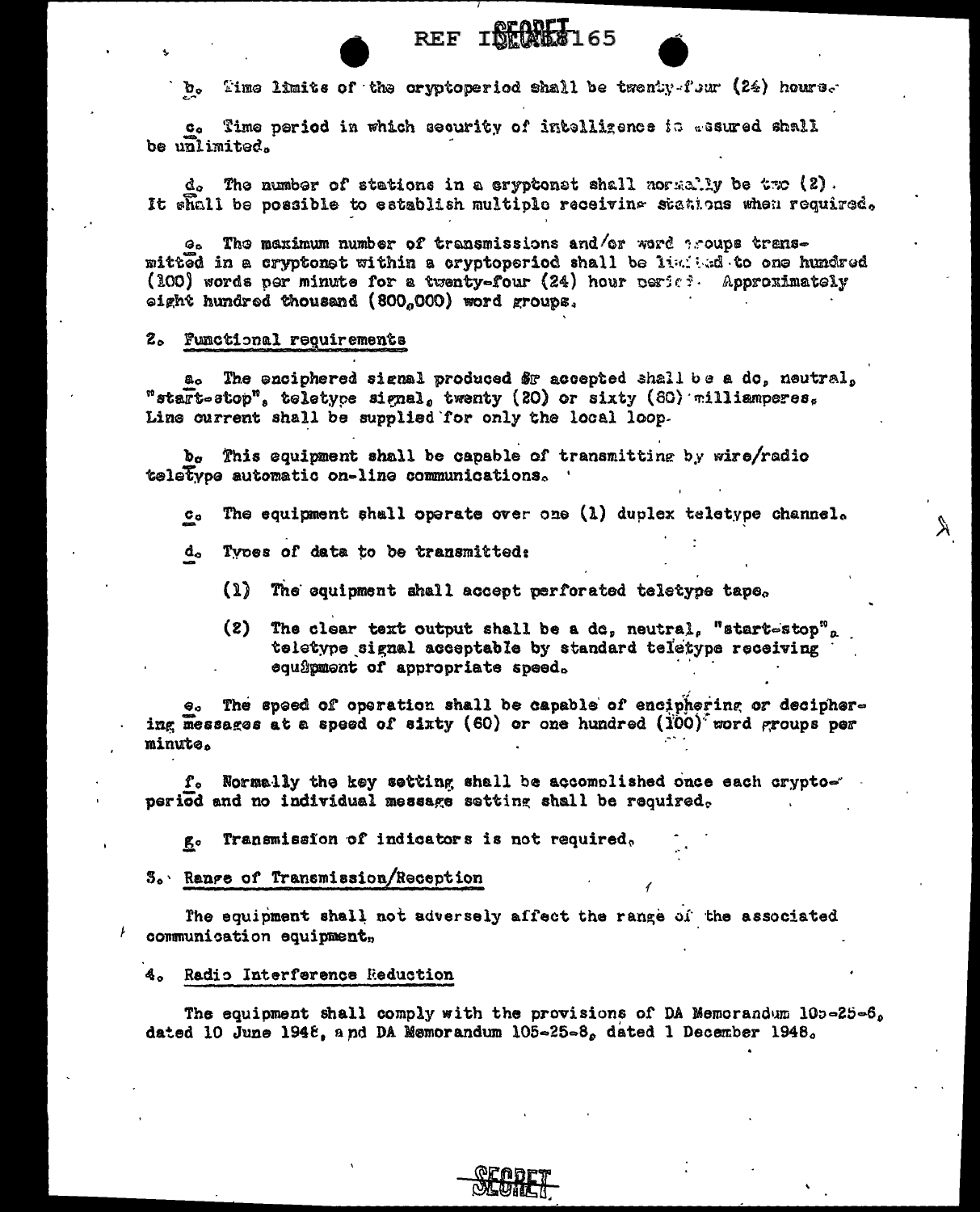#### Spurious Radiation of Clear Text 5.

There shall be no perceptable radiation of the clear text signal.

**SECRET**<br>SHOPPA58165

#### Power Requirement 6.

This equitment shall operate from 115/230 ( $/10/5$ ) wolts, 50/60 ( $/10/5$ ) cycle ac power source.

#### 7. Equipront Operating Position Requirements

The equipment shall operate when tilted un to twenty-five (25 $^{\circ}$ ) degrees from its normal position.

#### III - PHYSICAL CHARACTEFISTICS

#### L. Weight and volume factors

The desired weight shall be less than one hundred (100) pounds. The maximum accertable weight shall be two hundred (200) pounds.

### 2. Operation, Transportation, Packaging, and Storage requirements

a. This equipment shall withstand vibration and shook encountered in fixed station and mobile installations.

b. This equipment shall be capable of operating in the following ambient conditions:

- Temperatures from  $\neq 20^{\circ}$ F to  $\neq 125^{\circ}$ F and storage at  $\sim 80^{\circ}$ F  $(1)$ to  $\angle 160^{\circ}$ F.
- (2) Hunidity from O to 95%.

c. This equipment shall be capable of air transportability in Phase II. (AGAO-S 452.1 Ltr dtd 15 Sep 47. CSGRD/D-M).

#### Destruction Requirements 3.

The equipment shall be provided with a simple emergency destruction means.

#### IV - EGUIPERNT OPERATION AND WAINTEWANCE CHARACTERISTICS

#### l. Operating Time

The equipment shall be capable of continuous twenty-four  $(24)$  operation except for the time required to perform normal preventative maintenance.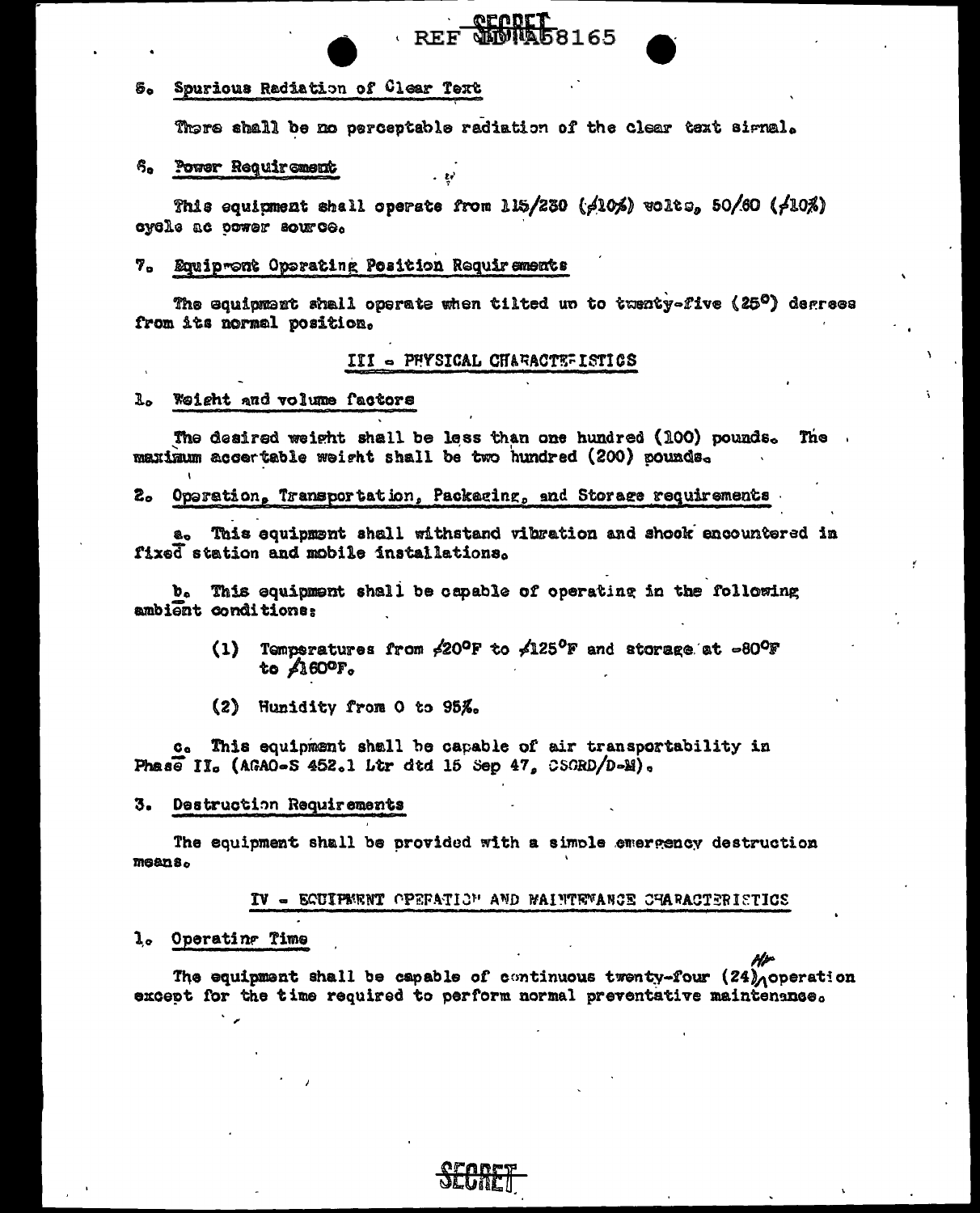# 2. Permissible Scone of Continuous and Periodic Adjustments, Tuning, Calibrating, Waintenance, etc.

REF ol

This equipment shall require not more than a thirty (30) minute poriod daily for proventative maintenance and operational adjustment (which includes key setting).

# 3. Maximum Accoptable Preparation Periods from Storage or Shipment Conditions to Secured or Power Off Conditions

This equipment shall be capable of being prepared from a storage condition to a power off condition in a period of one (1) hour.

58165

### 4. Maximum Acceptable Preparation Periods from Secured or Power Off Conditions

The equipment shall require a maximum of five (5) hours to prepare దిం from a power off to a standby condition (heaters on, filaments lighted, etc.)

b. The equipment shall require a meximum of thirty (30) minutes to prepare from a standby to a fully operating condition,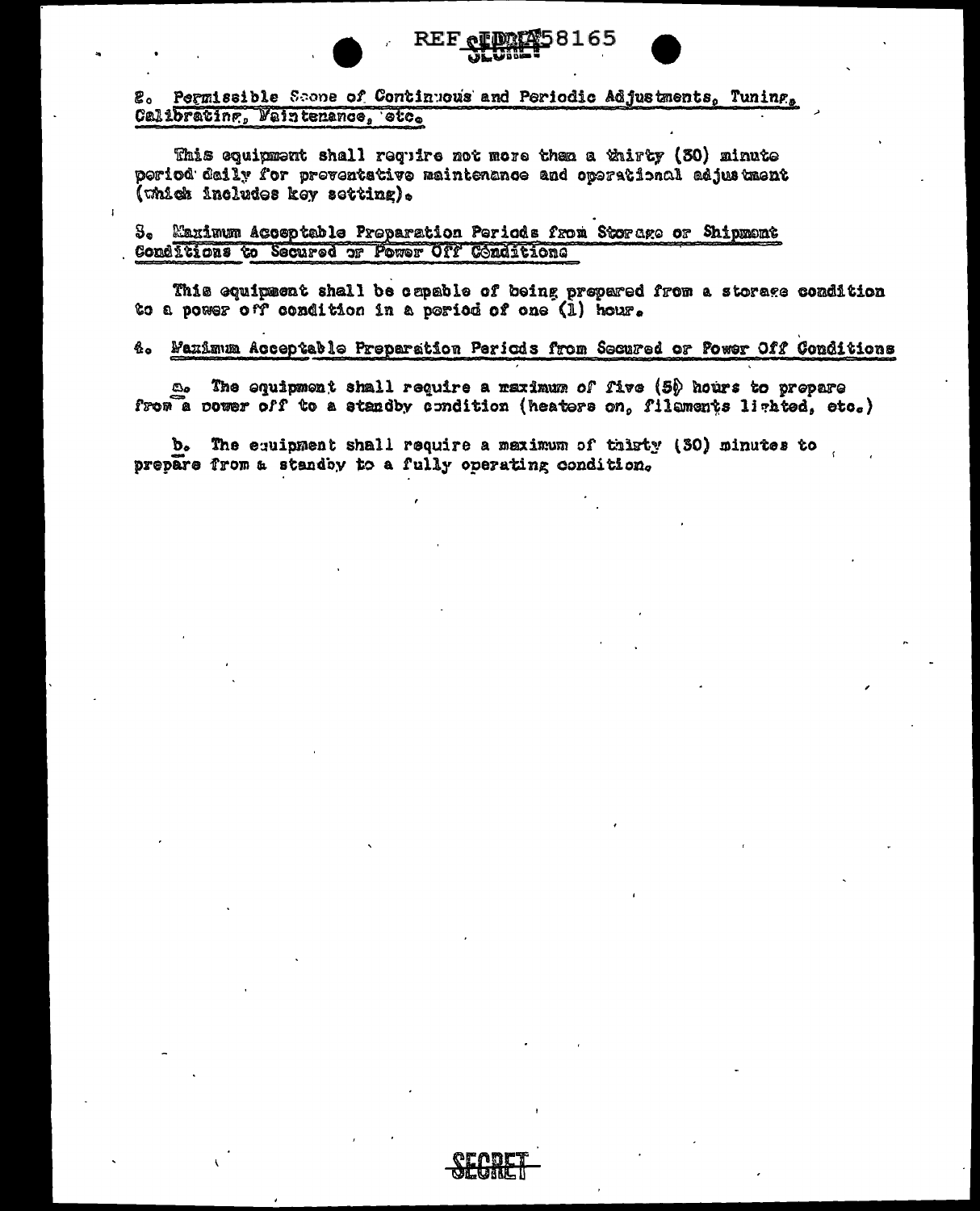DEPARTMENT OF THE ARMY WEADGUARTEES ARMY SECURITY AGENCY *MAS"INGTOR 25, D. C.* 

**DRAFT** 

KTEM #30

SUBCOMMITTEE REPORT FOR ARMY SECURITY AGENCY TECHLIGAL COMMITTEE med. linge endor

SUBJECT: Adoption of Military Characteristics for ex-Airborne <del>Ciono</del>áy System

1. REFERENCES:

a. Letter to Mar Department Ceneral Staff, Research and Development Division, from Chief, Research and Engineering Division AC/AS-4; subject: Military Characteristics for Communication Security Equipment. dated 30 September 1946, with indorsement from war Department General Staff, Research and Development Division to Chief, Army Security Agency through the Director of Intelligence.

b. Rewised U. S. Air Force Billtary Characteristics for Airborne Ciphony System resulting from conferences held at Army Security-Agency on 14 November 1946 and 21 November 1946 with representatives of the U. S. Air Force.

2. DISCUSSION:

Agencies Concerned:  $a<sub>n</sub>$ 

> (1) Cognizant Agency:<br>(2) Directing Agency: Army Security Agency Army Security Agency (3) Requesting Agencys **USAF** (4) Participating Agencies: None (5) Coordinating Agencies: USAF, AFF, Sig C.

(6) Other Probable Interested Agencies: Navy

#### b. Purpose:

The U. S. Air Force has a military requirement for voice security equioment for use in low echelon air-to-air, and air-to-ground communications providing security to include the minimum classification of CONFIDENTIAL and which is designed for use with a ircraft communications equipments and their complimentary ground equipments.

> Descriptions  $\alpha_{\rm e}$

> > These Military Characteristics cover the requirements for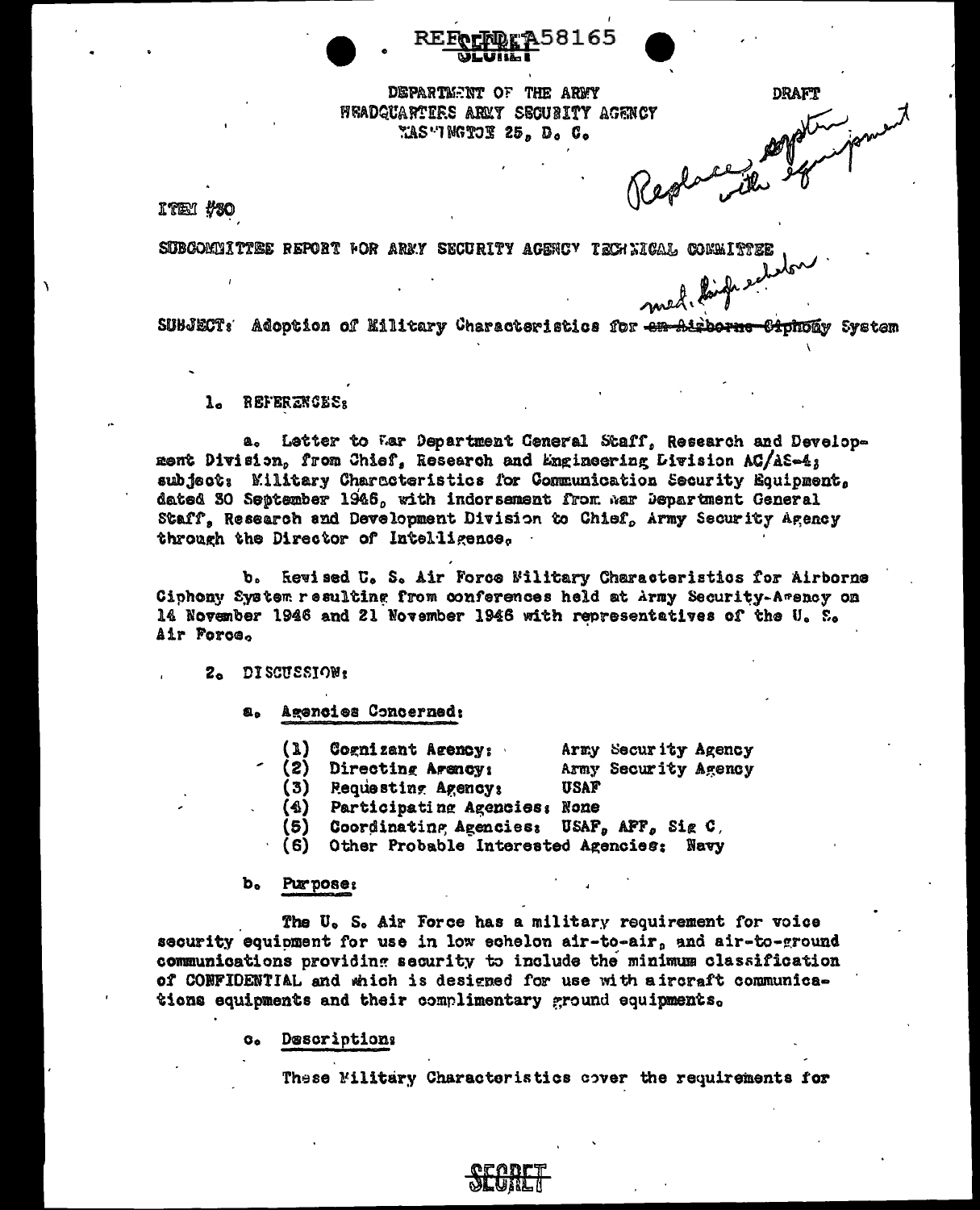

# REF - ATANE 6165

voice security squipment having Grade IV security for use in low echelons. The equipment is intended for use with standard VHF or UHF line-of-sight aireraft radio equipments and will be installed in any standard aircraft.

#### வெ Polated Material:

Hote.

#### Development History and Status:  $\mathbf{c}$ .

Pro ject No. 1-29-20-002 was approved 20 February 1947. Design of an airborne ciphony system is underway.

### f. Proposed Development:

A laboratory model will be constructed at Army Security Agency and six (6) service Gest models will be constructed under contract for test by the U. S. Air Force.

#### g. Security Classifications

The classification of the Military Characteristics is SECRET.

3. RECOVMEENDATIONS:

The Subcommittee recommends:

The adoption of Military Characteristics for am Airborne Ciphony System as shown in Exhibit "A".

4. EXWIBITS:

a. Exhibit "A", proposed Military Characteristics for an Airborn. Ciphony System, dated 13 May 1949.

#### **COORDINATION:**  $5.$

Coordination was accomplished with the following agencies:

| Agency                      | Representative and Title                                   |  |  |  |
|-----------------------------|------------------------------------------------------------|--|--|--|
| Decartment of the Army      | Colonel W. J. Klepinger<br>Army Field Forces               |  |  |  |
| Department of the Air Force | Major John E. Worrison W.<br>Directorate of Communications |  |  |  |

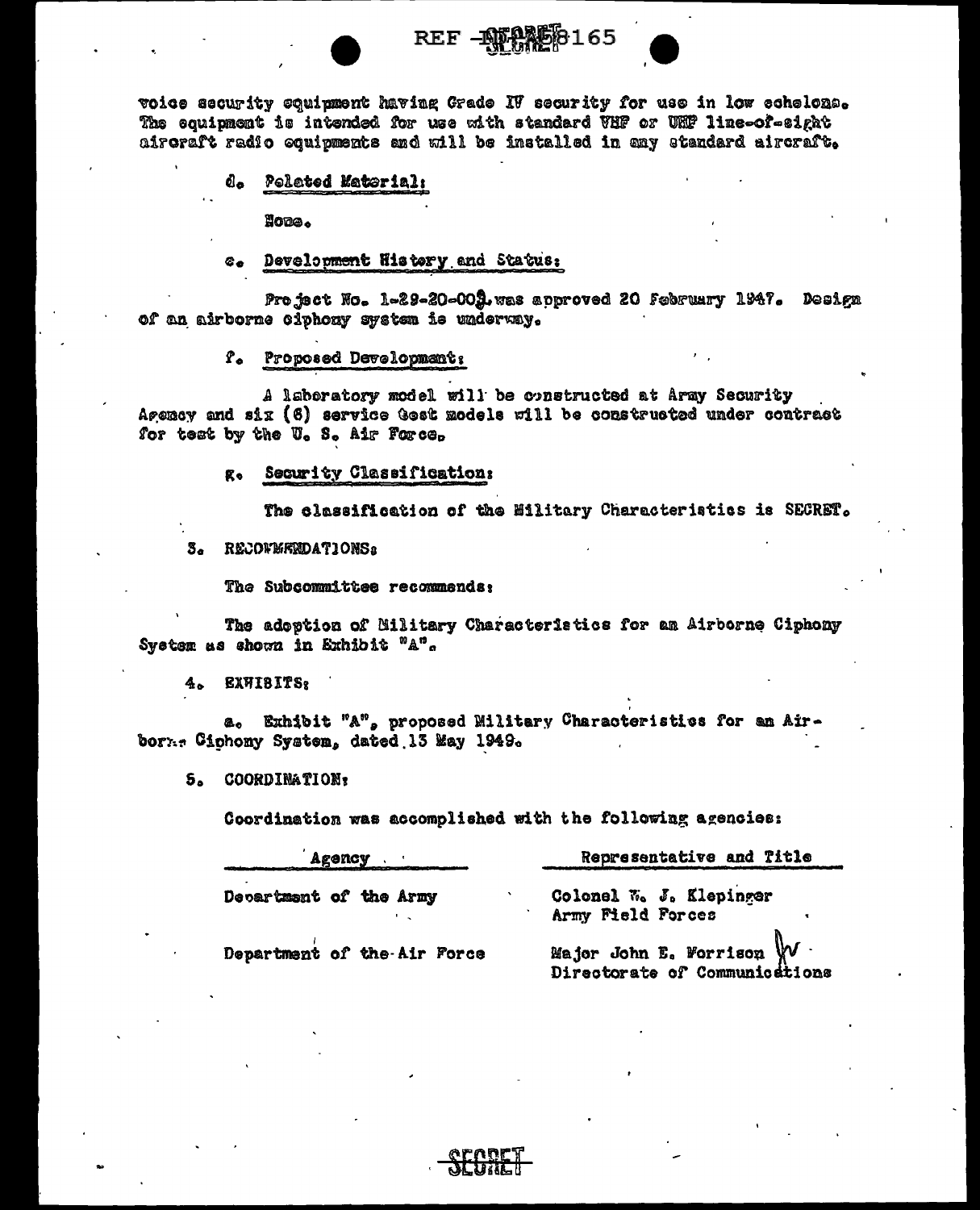|                        | REF JDRAP8165<br><b>Jeunai</b>                                                            |
|------------------------|-------------------------------------------------------------------------------------------|
| Agency                 | Representative and Title                                                                  |
| Department of the Army | Colonel E. R. Petzing<br>Lt. Colonel G. H. Fletcher<br>Office of the Chief Signal Officer |

1 Incl<br>Exhibit  $^n{}_{A}^{\infty}$ 

 $\bar{\mathcal{L}}$ 

CLARENCE C. WRIGHT<br>Chairman, Ciphony, Cifax and<br>Civision Subcommittee

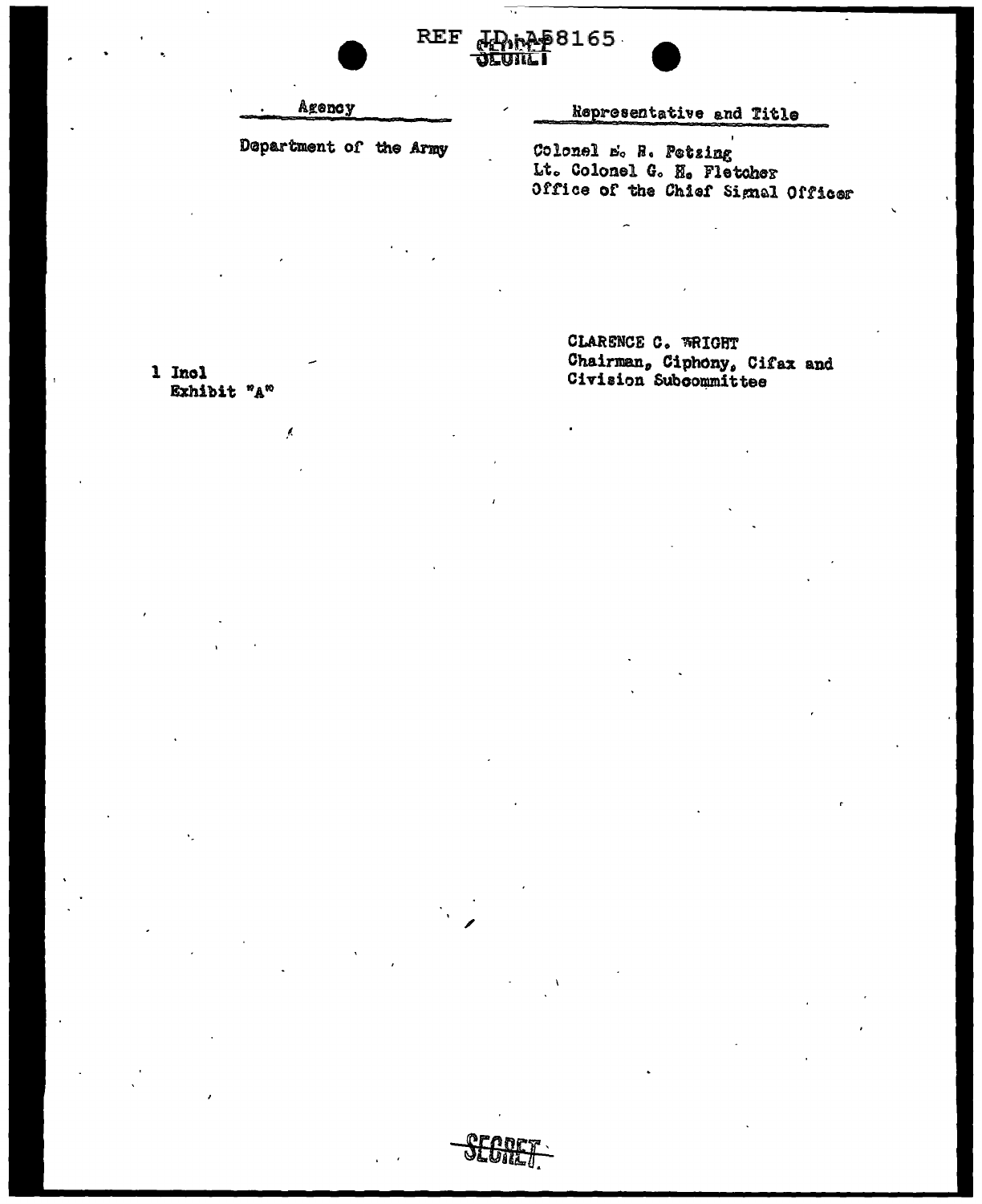|  | Preparad by CCC Subcommittee<br>13 May 1949<br>Date<br>ASATC<br>Approved by<br>Dute |
|--|-------------------------------------------------------------------------------------|
|  | 454<br>TERISTICS for Airborne Ciphony System                                        |
|  | Submitted by<br>USAF<br>Da te                                                       |

#### I - GENERAL INFORMATION

#### 1. Objective

**MILITARY CHAPAC** 

The U. S. Air Force has a military requirement for voice seerecy' a., equipment for use in low echelon air-to-air, and air-to-ground communications providing security to include the minimum classification of CONFIDENTIAL and which is designed for use with aircraft communications equipments and their complimentary ground equipments.

#### Pronosed Service Engloymant  $z_{\bullet}$

This equipment:

a. Will be used in low echelons.

b. Will be used  $\frac{1}{2}$  and  $\frac{1}{2}$  and air-to-ground.

c. Shall be capable of being installed in standard fighter, bomber or transcort aircraft.

d. Will be used with complimentary Air Force ground equipments.

II - OPERATIONAL CHARACTERISTICS

1. Security

This equipment shall:

- a. Have Grade IV security.
- b. Provide crypto-security for at least two weeks.
- $\bullet$ Provide for multi-station net operation.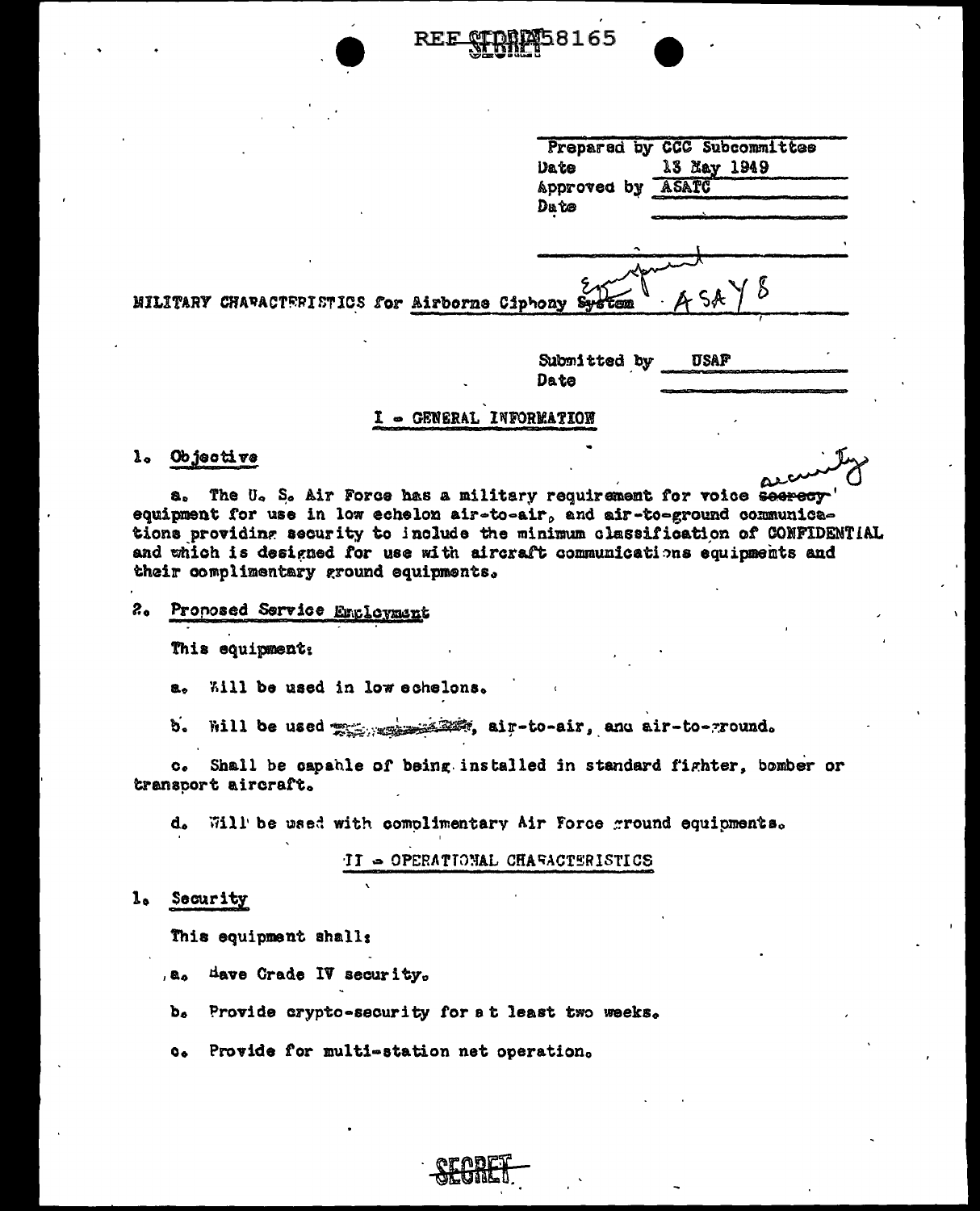

 $REF$ ID

d. Be so constructed that the security of subsequent transmissions will not be endan ered by the enemy's possession of the reneral mechanism, provided he is not in possession of the specific key.

e. Be capable of handling highly sterotyped air-to-air and air-toground weather messages.

#### 2. Functional Fequirements

This equipment shall:

a. Accept clear, conversational speech and reproduce speech or speechequivalent undistorted and readily intelligible.

Be operable from a standard microphone. ъ.

Be designed primarily for use with standard VHF or UHF line-of-sight  $\mathbf{C}$  is a set of  $\mathbf{C}$ aircraft radio ecuipment and he readily adaptable to complimentary ground sets.

d. Be provided a key variable without the use of a tool.

#### 3. Range of Transmission/Reception

This equipment shall not causo a loss in transmission range in the  $a<sub>n</sub>$ circuit in which it is being used.

#### 4. Radio Interference Reduction

a. This equipment shall provide a signal not unduly affected by interference and atmospherics and which shall not interfere with the operation of other communications equipment.

#### 5. Stability

This equipment shall not require constant control of synchronization. a.

#### 6. Power Requirement

a. this equipment shall be operable from power sources of 115/230 volts 50/60 cps AC; 115 volt 400 cps AC; and 24 to 28 volt DC; by means of separable power supplies.

#### 7. Special Features

a. This equipment shall introduce no perceptible lar between the time of transmission and the time of reception.

#### III - PHYSICAL CHARACTERISTICS

#### 1. Weight and Volume Factors

This equipment shall not weigh more than 15 pounds, exclusive of a., power supply.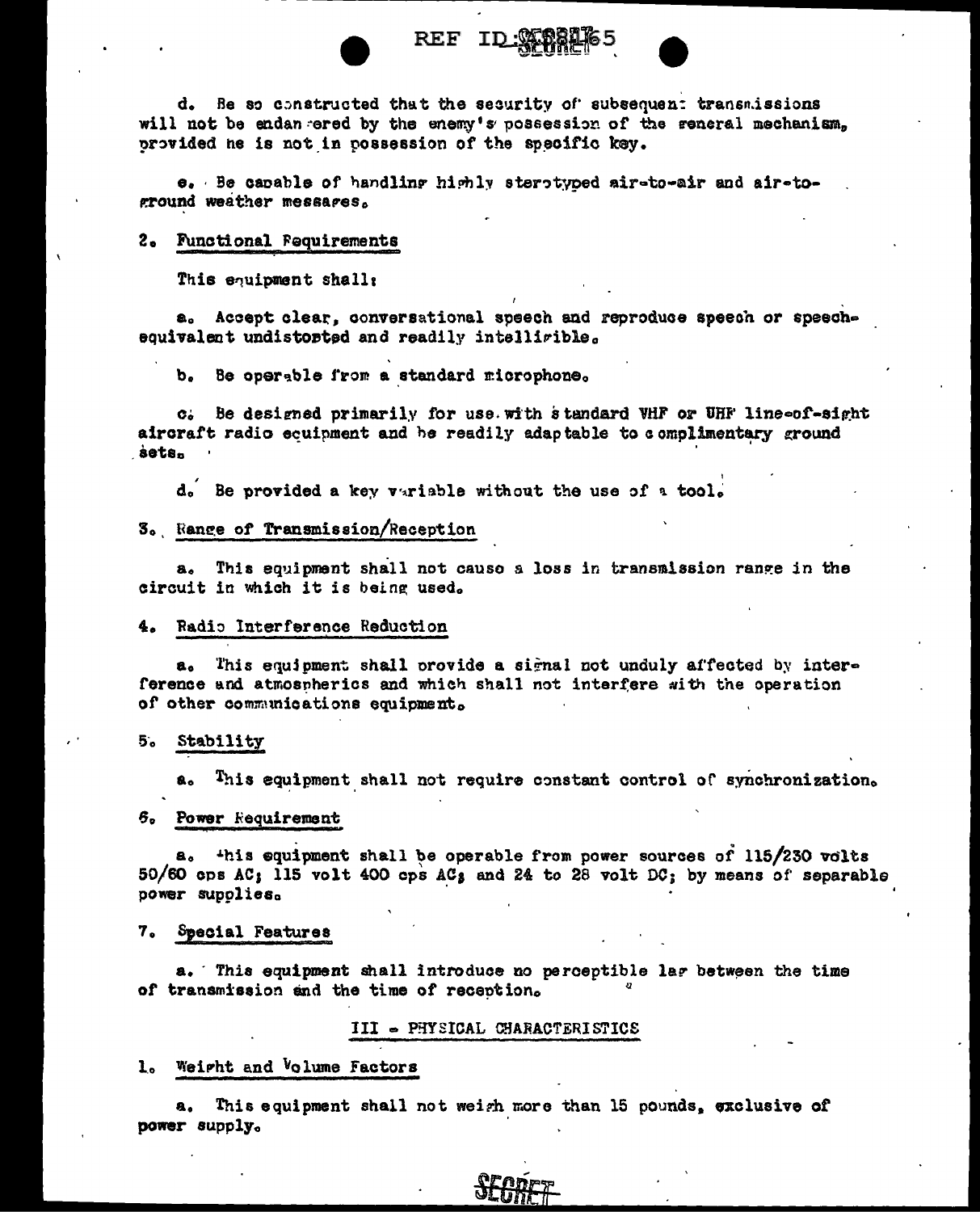**REF ID: A58165** 

ł

# **SECRET**

2. Operation, Transportation, Packaging, and Storage Requirements

a. This equipment shall be so constructed as to be capable of operation and atorare under climatic conditions as specified in ACO letter, lile AGAO-8400.24 (12 April 1946) CS&SP-M, subject: Temperature Requirements for the Performance and Storage of U. S. Army Equipment and Supplies, dated 15 April 1946。

# 5. Destruction Requirements

a. <sup>4</sup>his equipment shal! be provided a simple emergency destruction **Beans,** 

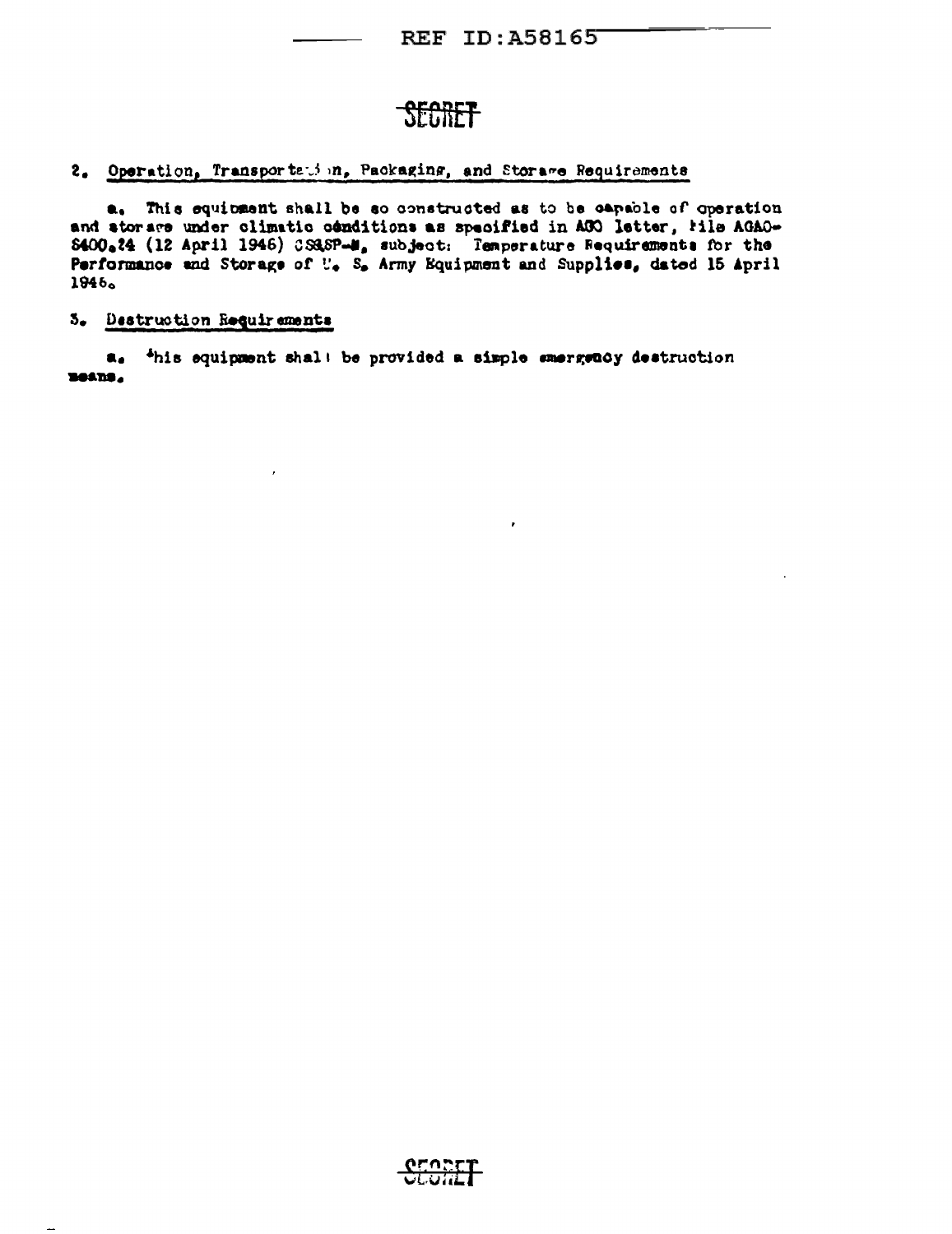RE**RFARE 1**A58165

**DRAFT** 

# DEPARTMENT OF THE ARMY NEADQUARTERS ARMY SECURITY AGENCY WASHINGTON 25. D. C.

**ITEM #S1** 

# SUBCORTITTEE REPORT FOR ARMY SECURITY AGENCY TECHNICAL COMMITTEE

SUBJECT: Adoption of Militery Characteristics for a Medium High Schelen Ciphony System

#### **1. REFERENCESS**

a. Letter to War Department General Staff, Research and Development Division, from Chief, Research and Engineering Division AC/AS-4: subject: Filitary Characteristics for Communication Security Equipment. dated 30 September 1946, with indorsement from War Department General Staff, Research and Development Division to Chief, Army Security Arency through the Director of Intelligence.

b. Revised U. S. Air Force Military Characteristics for Medium High Echelon Ciphony System resulting from conferences held at Army Security Agency on 14 November 1946 and 21 November 1946 with representatives of the U. S. Air Force.

#### 2. DISCUSSION:

Agencies Concerned: வெ

- $\Omega$ Cogni zant Agency: Army Security Agency
- (2) Directing Agency: Army Security Agency
- 
- (3) Requesting Agency: USAF<br>(4) Participating Agencies: None
- (5) Coordinating Agencies: USAF, AFF, Sig C
- (6) Other Probable Interested Agencies: Navy

#### b. Purpose:

The U. S. Air Force has a military requirement for voice security equipment for command and conference purposes smong high and medium echelons. This equipment shall be designed to afford security from enemy analysis to voice communications of all classifications transmitted over radio and wire facilities.

#### c. Description:

These Military Characteristics cover the requirements for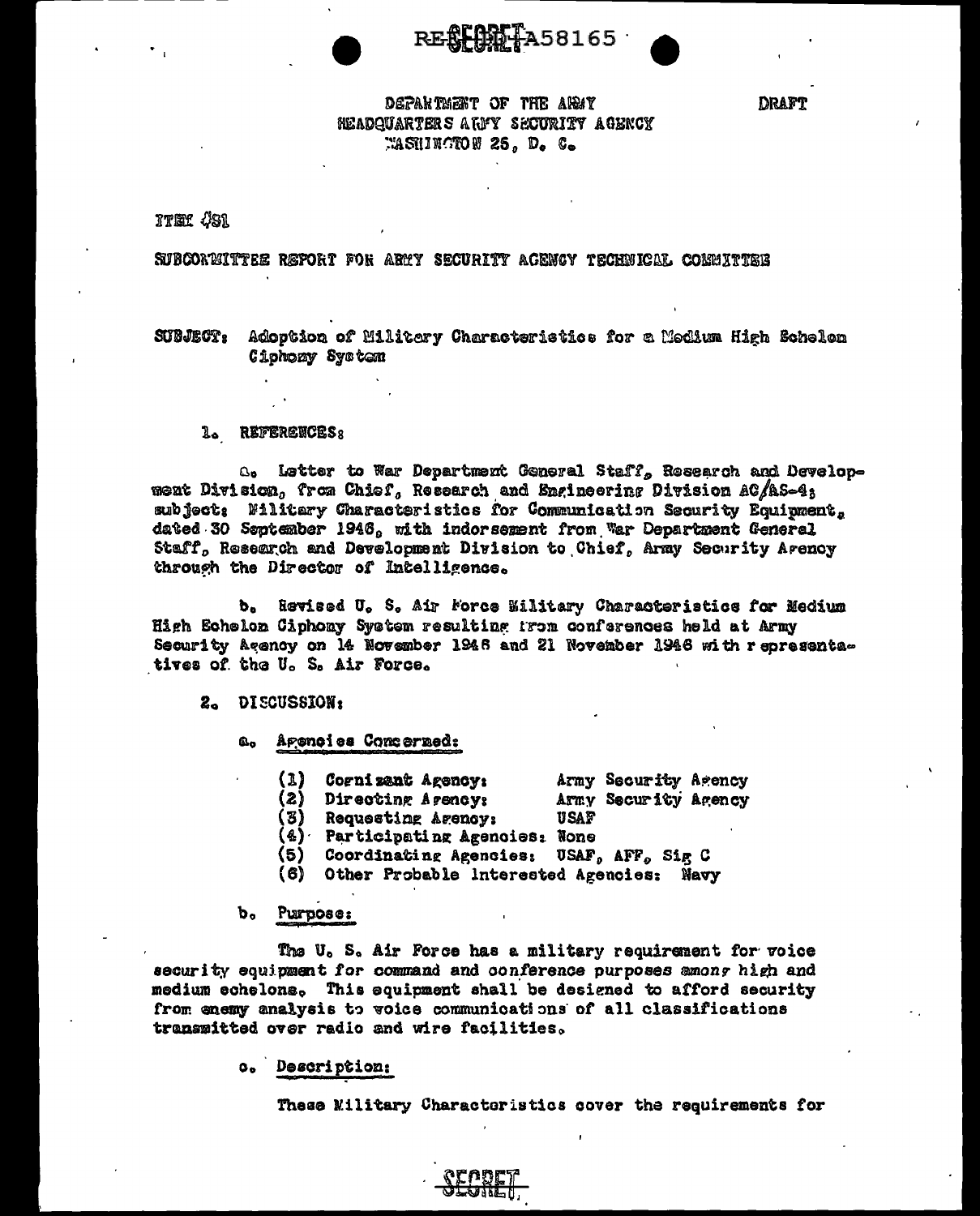

voico security equipment havin- Grade II security for use in high and medium echelons over normal long range wire and radio voice circuits.

# d. Rolated Material:

(1) SIGSALY which is classified as wartime reserve equipnent. are

ASAY 2, 3 which As classified as substitute standard  $(2)$ type equipment.

### e. Development History and Status:

Project No. 1-29-22-003 was established 22 April 1947. A laboratory model of a medium high echelon cinhony system has been constructed and is currently undergoing field tests.

f. Proposed Developments

Three (3) service test models will be constructed under contract for test by using agencies.

g. Security Classification:

The classification of the Military Characteristics is SECRET.

**3. RECOMM: NDATIONS**<sub>2</sub>

The Subcommittee recommends:

The adoption of Military Characteristics for a Nedium High Echelon Ciphony System as shown in Exhibit "A".

4. EXHIBITS:

a. Exhibit "A", proposed Military Characteristics for a Medium High Echelon Ciphony System, dated 13 May 1949.

5. COORDINATION:

Coordination has been accomplished with the following arenoies:

| Ager by                     | kepresentative and Title                                |  |  |  |  |
|-----------------------------|---------------------------------------------------------|--|--|--|--|
| Department of the Air Force | Major John E. Morrison<br>Directorate of Communications |  |  |  |  |
| Department of the Army      | Colomel  J. Kepinger<br>Army Field Forces               |  |  |  |  |

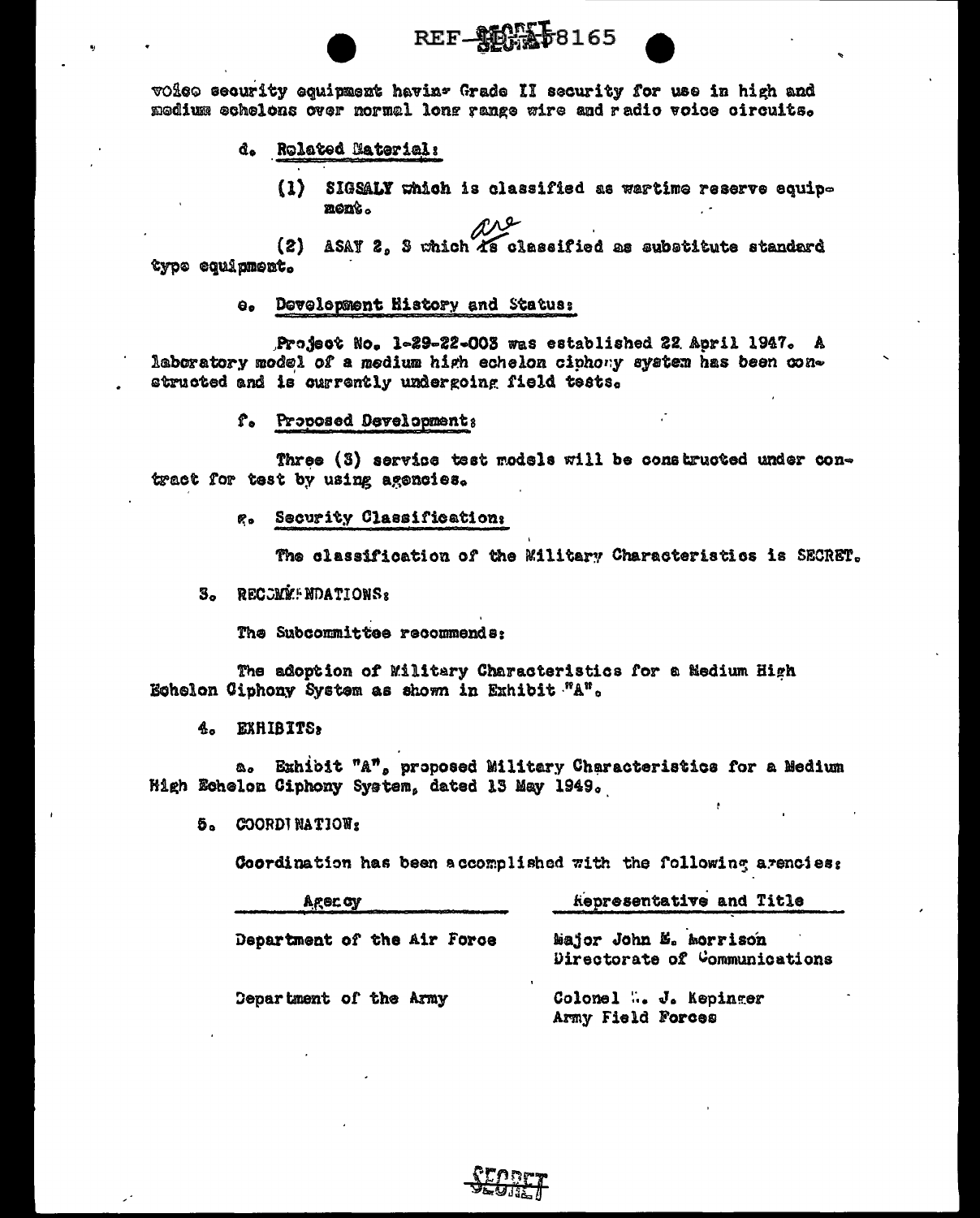

Department of the Army

Representative and Title

REF WERGES165

 $\bullet$ 

Colonel E. R. Petzing Lt. Colonel G. H. Fletcher<br>Office of the <sup>C</sup>hief Simal Officer

> CLARENCE C. WRIGHT Chairman, Ciphony, Cifax and<br>Civision Subcommittee

1 Incl Exhibit "A"



 $\epsilon$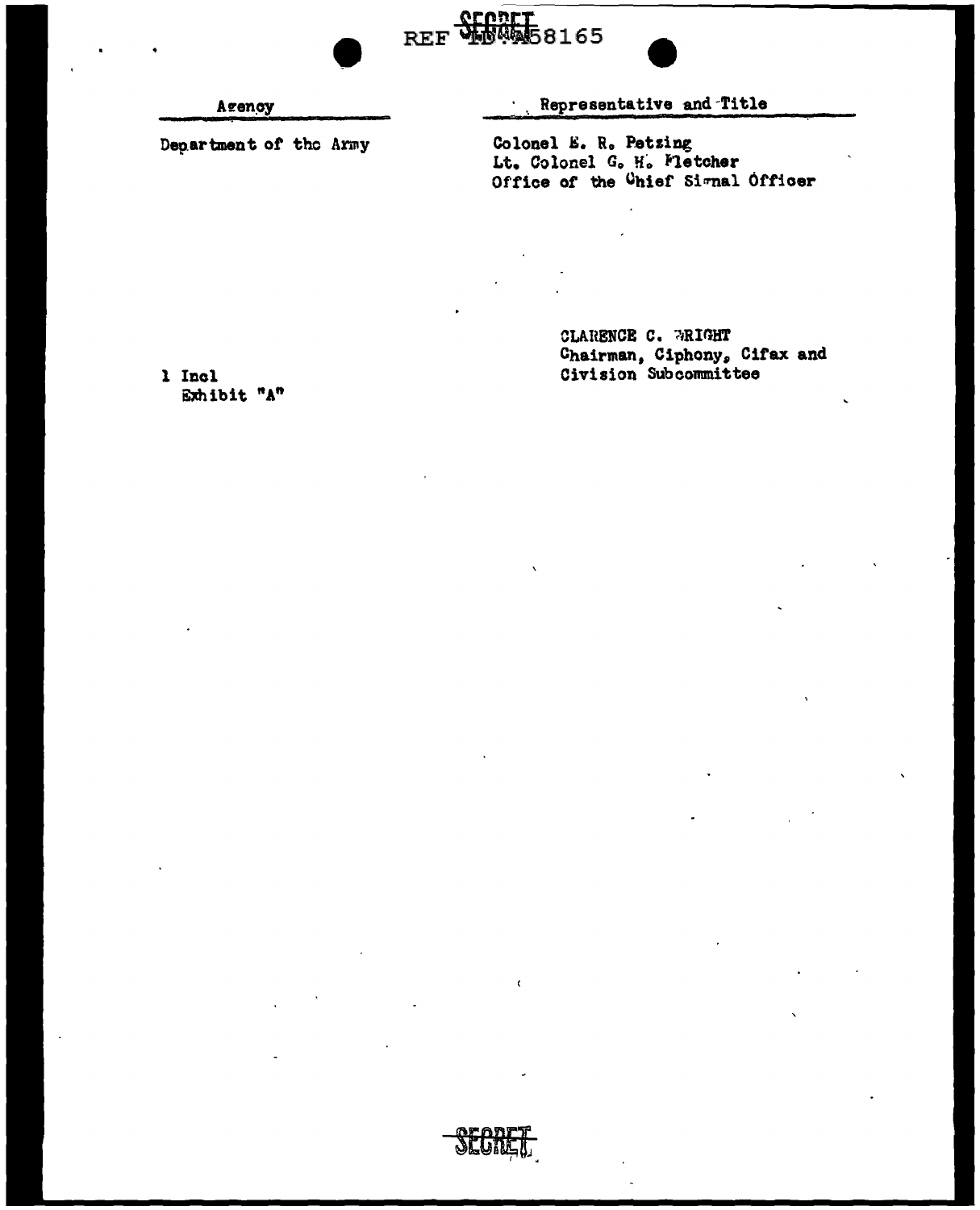RF F

|                                                         | $\ddot{\phantom{1}}$ | Approved by<br>Date  |  | <b>ASATC</b><br>paren<br>essie |
|---------------------------------------------------------|----------------------|----------------------|--|--------------------------------|
| ILITARY CHARACTERISTICS for Medium High Echelon Ciphony |                      | Submitted by<br>Date |  | usaf                           |

# - GENERAL INFOFEATION

# 1. Objective

The U. S. Air Force has a military requirement for voice section a. equipment for command and conference purposes among high and medium echelons, This equipment shall be designed to afford security from enemy analysis to voice communications of all classifications transmitted over radio and wire facilities.

#### $2<sub>o</sub>$ Proposed Service Employment

This equipment:

Will be used in medium and high echelons. 8.

Will be used in fixed and semi-fixed installations. b.

Shall be operable with corresponding communications equioment of the  $\mathbf{c}_{\bullet}$ Department of the Army.

#### II & OPERATIONAL CHARACTERISTIOS

#### 1. Security

This equipment shall:

Have Grade II security. a.,

Provide crypto-security for at least five years. ъ.

Provide for at least four station conference operation per cryptonet!  $\mathbf{c}$ .

d. Be so constructed that the security of subsequent transmissions will not be endancered by the enemy's possessi n of the reneral mechanism, provided he is not in possession of the specific key.

#### $2.$ Functional Requirments

This equipment shall: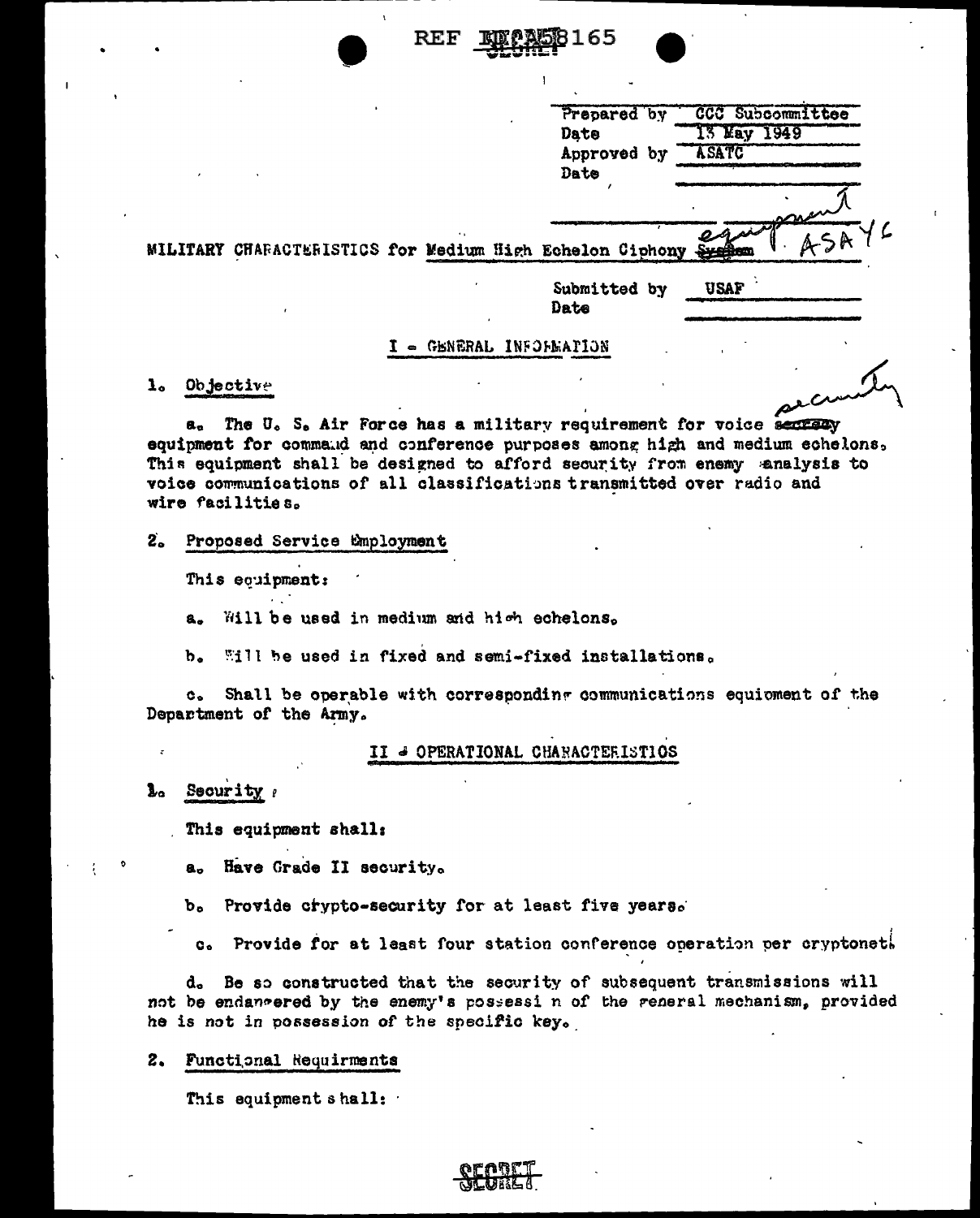a. Accept clear, comversational speech and reproduce speech or speech-equivalent undistorted and readily intelligible.

b. Be operable from a standard telephone handset if consistent with other characterisites.

c. Be capable of transmitting over normal long range voice circuits (wire, carrier, and/or radio) which accommodate amolitude modulated signals of a nominal 300 ops to 3300 ops band.

REF SECRET 8165

d. Be provided a key variable without the use of a tool.

e. Provide for six subscriber operation off one terminal.

f. Smit a clear, strident warning to both subscriber and attendent when transmission in the clear is occuring.

#### 3. Range of Transmission/Reception

a. This equipment shall not ouase a loss in transmission range in the circuit in which it is being used.

#### 4. Radio Interference Reduction

a. This equipment shall provide a signal not unduly affected by interference and atmospherics and which shall not interfere with the operation of other communications equipment.

#### 5. Power Requirement

 $a_0$  This equipment shall be operable from a 115/230 volt, 50/60 cycle power source and be provided with a standard power plant capable of continuous operation.

### III - PHYSICAL CHARACTEPISTICS

1. Weight and Volume Factors

a. This equipment shall be separable into components sach not to exceed a two man load.

#### 2. Operation, Transportation, Psckaging, and Storage Requirements

This equioment shalls

a. Be light, sturdy, compact and of the simplest possible design consistent with other requirements.

 $-b<sub>e</sub>$  Be so constructed as to be capable of operation and storage under climatic conditions as specified in AGO letter. File AGAO-S400.24 (12 April 1948) GSGSP-M, subject: Temperature Requirements for the Performance and Storage of U. S. Army Equipment and Supplies, dated 15 April 1948.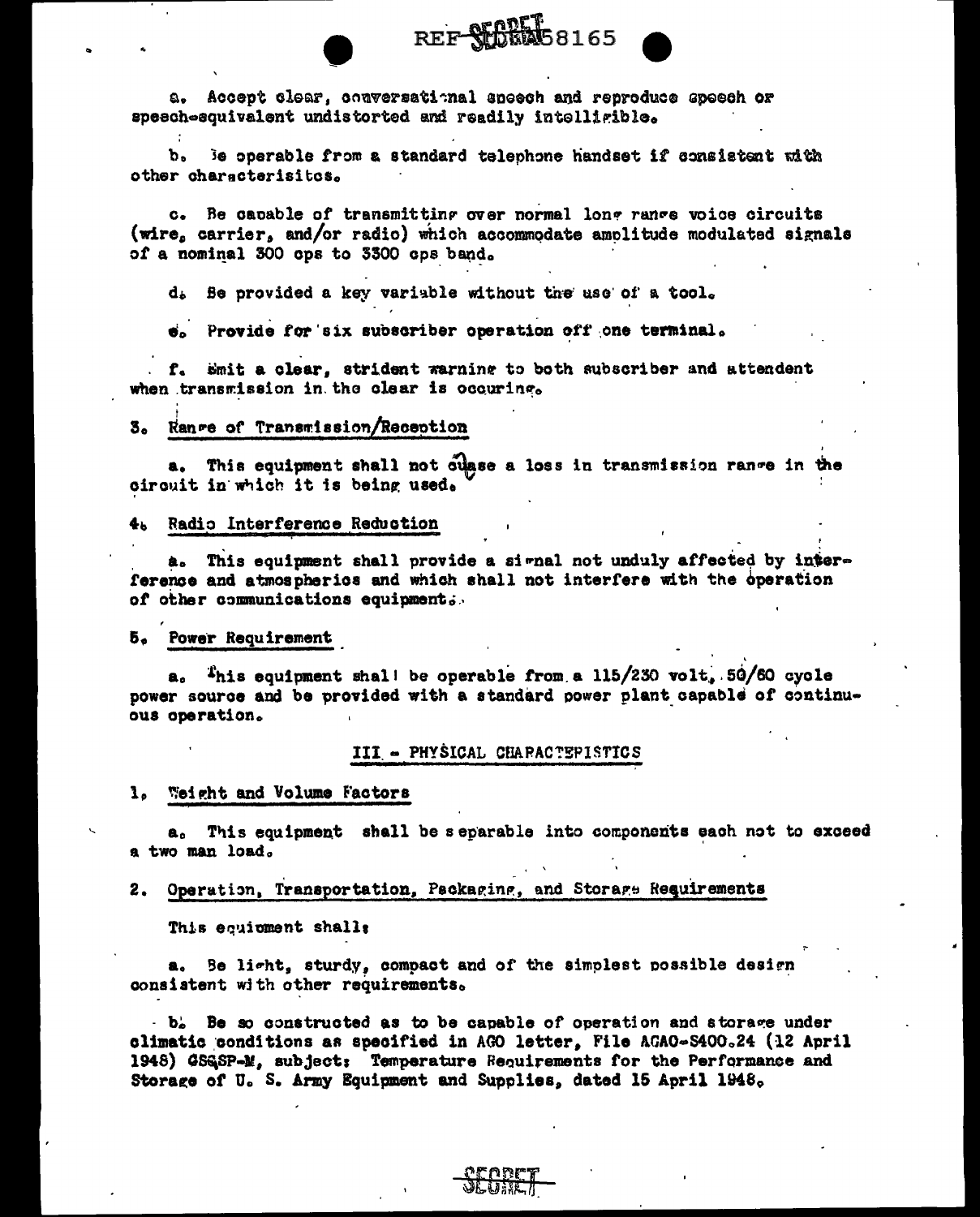c. Be housed in a submersion-proof carrying-case or cases which see of sufficiently rugged and weatherproof construction to withstand normal usage in the field.

**REF** 

8165

d. Be transportable in any standard cargo aircraft and be capable of utilization in Phase Hof air operations.

# 3. Destruction Requirements

a. This equipment shall be provided subsidiary means for complete destruction of the specific key and such other component n arts as are necessary to security.

### $\cdot$ IV  $\sim$  EQUIPMENT OPERATION AND MAINTENANCE CHARACTERISTICS

#### Special Features  $\mathbf{1}_{\bullet}$

This equipment shall be capable of being installed by two men. a.